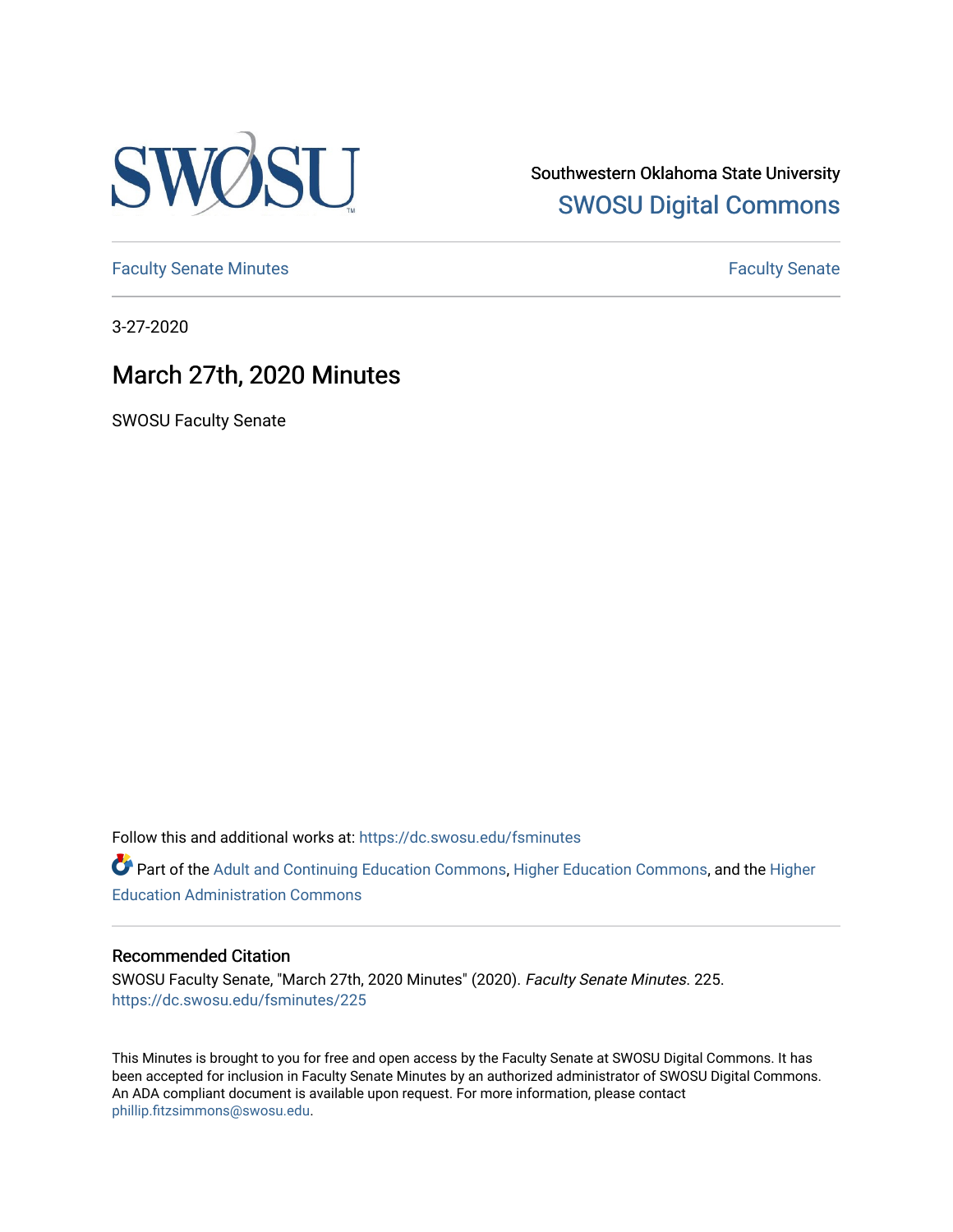# SWOSU Faculty Senate

## March  $27<sup>th</sup>$ , 2020 Minutes

- **I. Call to Order:** Faculty Senate President Stephen Burgess called the December meeting of the Faculty Senate to Order at 2:50 p.m. in HEC 213.
- **II. Establishment of a Quorum:** Wayne Anderson, Jimena Aracena, Lisa Boyles, Landry Brewer, Sherri Brogdon, Nathan Brooks, Stephen Burgess, Amanda Evert, Daniel Farris, Phillip Fitzsimmons, Swarup Ghosh, Meri Hix, Paul Hummel, Sunu Kodumthara, Sharon Lawrence, Alex Lee, Scott Long, David Martyn, Evette Meliza, Kathy O'Neal, Hank Ramsey, Hardeep Saluja, Tugba Sevin, Tony Stein, Carie Strauch, Karen Sweeney, Muatasem Ubeidat

#### **III. Certification of Substitutes:** None

#### **IV. Presentation of Visitors:**

- A. President Buetler
	- 1. Thanked Faculty for their efforts
	- 2. Discussed state funding situation
	- 3. Explained possible impact of federal stimulus package
	- 4. Described plan for future campus-wide emails
	- 5. Requested faculty with ideas e-mail him
	- 6. Discussed possibility of consolidating dorms
- B. Dr. South
	- 1. Discussed building usage
	- 2. Described S and U grading logistics
	- 3. Explained online process for New Student Orientation
	- 4. Reported looking at having all summer classes online
	- 5. Discussed possibility that more fall classes maybe online
	- 6. Explained plan for student employee stipends
	- 7. Reported that they are trying to monitor status of international students with Dr. Beckloff
	- 8. Described communications plan for e-mails and website home page
	- 9. Explained that H.R. said we could not ask students to volunteer to work

### **V. Approval of Minutes:**

### **VI. Announcements**

- A. President Stephen Burgess
	- 1. Executive Council Meetings with Dr. South March  $24<sup>th</sup>$ 
		- a. Expecting a flat budget from state for next year.
		- b. Track expenses related to Pandemic. Send paper copy or scan and send to Brenda Burgess. Instead of Budget number write COVID expenses to designate. I would suggest emailing Brenda Burgess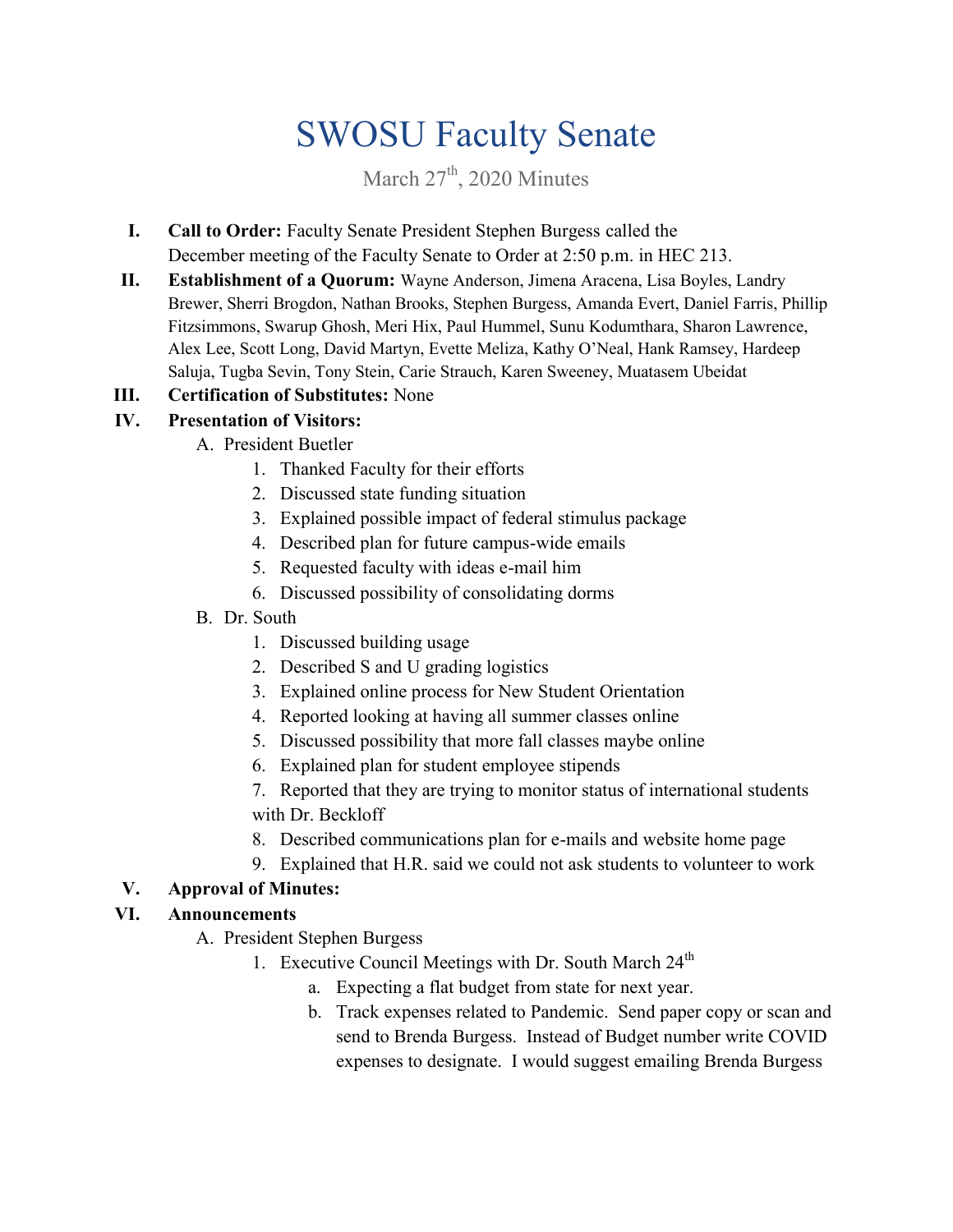to clarify expenses before submitting until we have some clarification.

- c. Student workers will be paid through end of the semester. Pay will depend on hours typically worked. In the process of calculating this. Time cards need to show 0 hours worked
- d. Send students to Dean of Students with questions about access to internet, other problems are having.
- e. IT is working to provide access to shared folder, etc. remotely. Will provide remote access desk top.
- f. If want to transfer office phone number to a different number call IT.
- g. Counseling Center is open and providing services remotely.
- h. Textbook adoptions for summer are being collected.
- i. Pass/Fail option is being discussed nationally. It is being monitored and a policy is being developed.
- j. Please stay in touch with other faculty and chairs. If you have questions please feel free to contact me.
- k. Cindi Albrightson Newsletter information sending idea. See information at end of agenda. Is anyone interested in working with this?
- B. Secretary/Treasurer Amanda Evert
	- 1. Roll Sheet—please sign
	- 2. Treasurer's Report
		- a) BancFirst
			- (1) February Balance: \$1,793.88
			- (2) Withdrawal: \$0
			- (3) Deposit:
			- (4) Current Balance: \$1,793.88
		- b) University Account
			- (1) January Balance: \$105.01
			- (2) Current Balance: \$105.01
- C. President-Elect Karen Sweeney:
- D. Past President Amanda Smith-Chesley:
- E. Faculty Athletic Representative: Bo Pagliasotti
- F. Student Government Representative: